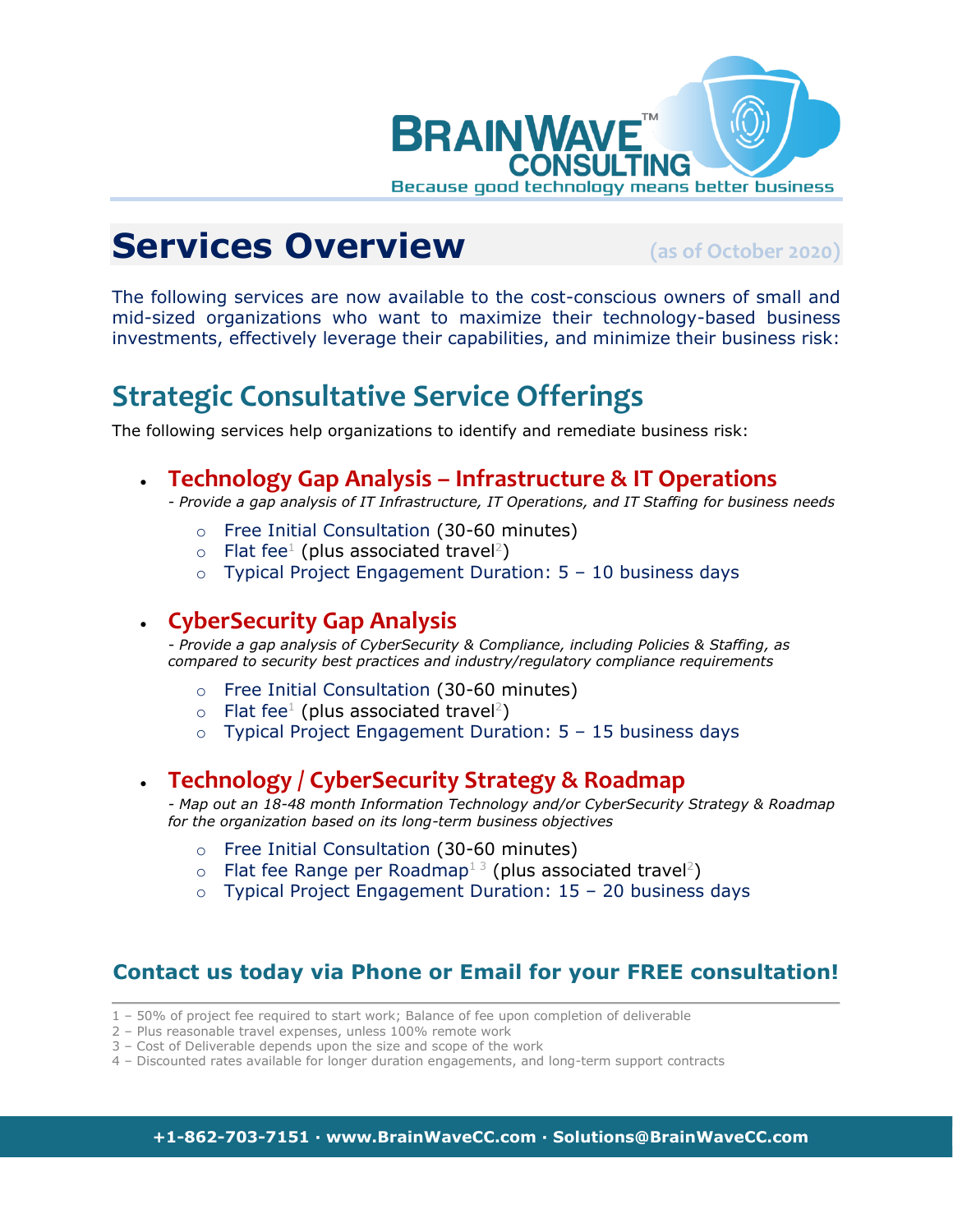

## **Tactical / Operational Service Offerings**

The following services help to reduce the cost and complexity associated with implementing and maintaining technology and infrastructure, and with responding to security incidents.

### • **Project Plan and/or Implementation/Deployment**

*- Develop comprehensive project plans for the implementation or migration of new and existing systems, networks, applications, and/or data centers. - Deploy information technology and/or CyberSecurity tools, devices and applications.* 

- $\circ$  Flat fee Range per Project Plan<sup>13</sup> (plus associated travel<sup>2</sup>)
- o Project Plan Costs are counted towards Project Implementation Costs
- $\circ$  Typical Project Engagement Duration:  $5 45$  business days
- o Flexible Pricing Options (Hourly Costs, Flat Fee Projects, etc.)

#### • **System or Network Maintenance/Troubleshooting**

- *- Provide expert troubleshooting of systems, networks, and/or applications;*
- *- Provide one-time or on-going break/fix and remediation services*
	- $\circ$  Daily & Hourly Rates Available<sup>4</sup>
	- $\circ$  Pricing depends on scope of remediation and  $#$  of supported systems
	- o Long-term Support options are available (Quarterly/Annual/Multi-Year)

#### • **CyberSecurity Incident Response/Troubleshooting**

*- Provide emergency incident response for in-progress or suspected malware infections; - Provide one-time or on-going break/fix and remediation services for CyberSecurity events*

- $\circ$  Daily & Hourly Rates Available<sup>4</sup>
- $\circ$  Pricing depends on scope of remediation and  $#$  of supported systems
- o Long-term Support options are available (Quarterly/Annual/Multi-Year)

#### • **Regulatory Compliance Documentation (Security/Privacy)**

*- Provide guidance, assessments and/or documentation for completing compliance initiatives (e.g. FedRAMP, FISMA, AICPA SOC2, ISO 27001, GDPR, PCI DSS, HIPAA, etc)*

- $\circ$  Daily & Hourly Rates Available<sup>4</sup>
- o Pricing depends on scope of environment or compliance level
- $\circ$  Long-term Support options are available (Quarterly/Annual/Multi-Year)

#### **Contact us today via Phone or Email for your FREE consultation!**

- 1 50% of project fee required to start work; Balance of fee upon completion of deliverable
- 2 Plus reasonable travel expenses, unless 100% remote work
- 3 Cost of Deliverable depends upon the size and scope of the work
- 4 Discounted rates available for longer duration engagements, and long-term support contracts